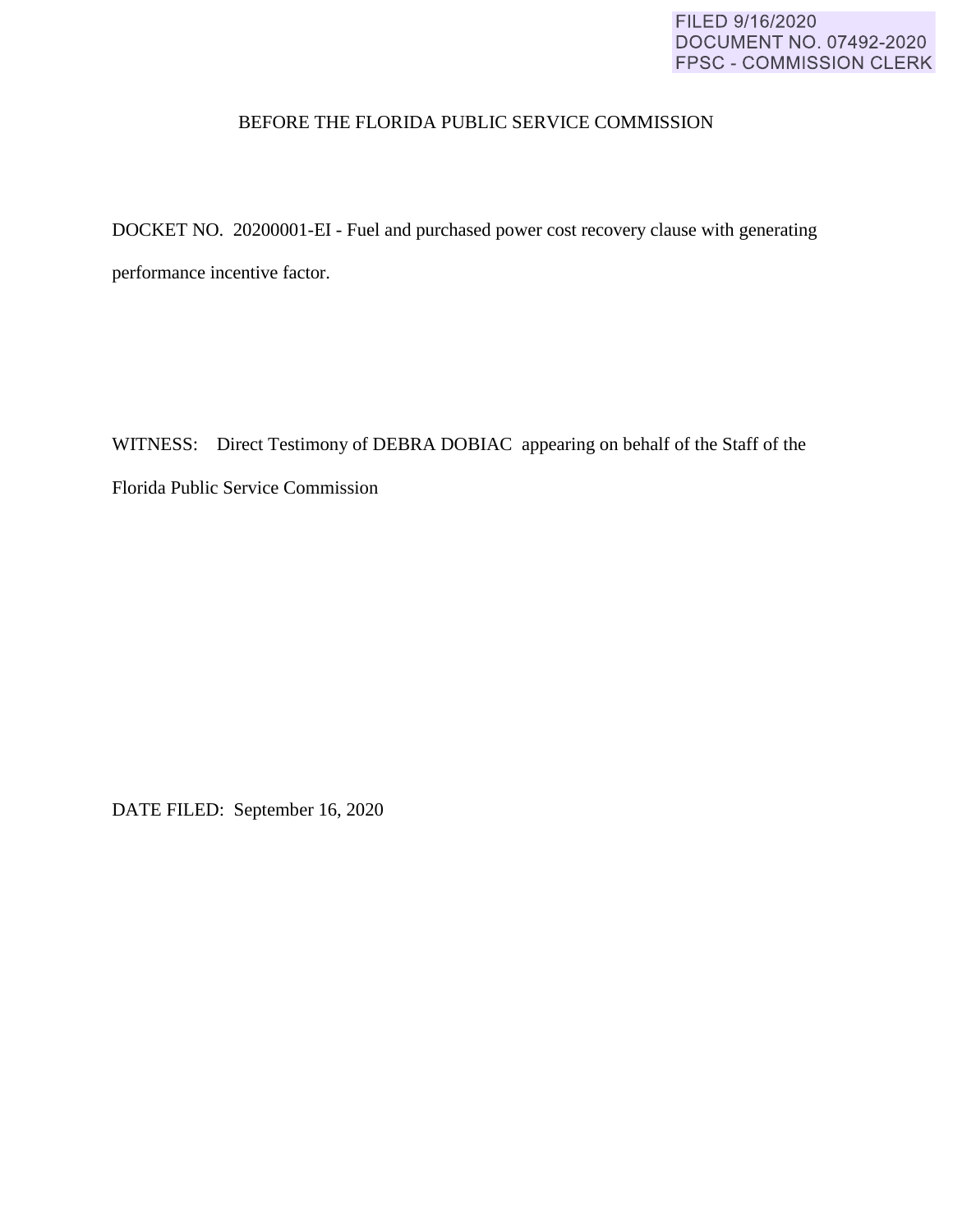| $\mathbf{1}$   |                                                                                              | BEFORE THE FLORIDA PUBLIC SERVICE COMMISSION                                                |  |  |  |
|----------------|----------------------------------------------------------------------------------------------|---------------------------------------------------------------------------------------------|--|--|--|
| $\overline{2}$ |                                                                                              | <b>COMMISSION STAFF</b>                                                                     |  |  |  |
| 3              |                                                                                              | DIRECT TESTIMONY OF DEBRA DOBIAC                                                            |  |  |  |
| $\overline{4}$ |                                                                                              | <b>DOCKET NO. 20200001-EI</b>                                                               |  |  |  |
| 5              |                                                                                              | <b>SEPTEMBER 16, 2020</b>                                                                   |  |  |  |
| 6              |                                                                                              |                                                                                             |  |  |  |
| 7              | Q.                                                                                           | Please state your name and business address.                                                |  |  |  |
| 8              | A.                                                                                           | My name is Debra M. Dobiac. My business address is 2540 Shumard Oak Boulevard,              |  |  |  |
| 9              | Tallahassee, Florida, 32399.                                                                 |                                                                                             |  |  |  |
| 10             | Q.                                                                                           | By whom are you presently employed and in what capacity?                                    |  |  |  |
| 11             | A.                                                                                           | I am employed by the Florida Public Service Commission (FPSC or Commission) as a            |  |  |  |
| 12             | Public Utility Analyst in the Office of Auditing and Performance Analysis. I have been       |                                                                                             |  |  |  |
| 13             | employed by the Commission since January 2008.                                               |                                                                                             |  |  |  |
| 14             | Q.                                                                                           | Briefly review your educational and professional background.                                |  |  |  |
| 15             | A.                                                                                           | I graduated with honors from Lakeland College in 1993 and have a Bachelor of Arts           |  |  |  |
| 16             | degree in accounting. Prior to my work at the Commission, I worked for six years in internal |                                                                                             |  |  |  |
| 17             | auditing at the Kohler Company and First American Title Insurance Company. I also have       |                                                                                             |  |  |  |
| 18             | approximately 12 years of experience as an accounting manager and controller.                |                                                                                             |  |  |  |
| 19             | Q.                                                                                           | Please describe your current responsibilities.                                              |  |  |  |
| 20             | A.                                                                                           | My responsibilities consist of planning and conducting utility audits of manual and         |  |  |  |
| 21             | automated accounting systems for historical and forecasted data.                             |                                                                                             |  |  |  |
| 22             | Q.                                                                                           | Have you previously presented testimony before this Commission?                             |  |  |  |
| 23             | A.                                                                                           | Yes. I testified in the Aqua Utilities Florida, Inc. Rate Case, Docket No. 20080121-        |  |  |  |
| 24             |                                                                                              | WS, the Water Management Services, Inc. Rate Case, Docket No. 20110200-WU, and the          |  |  |  |
| 25             |                                                                                              | Utilities, Inc. of Florida Rate Case, Docket No. 20160101-WS. I also provided testimony for |  |  |  |
|                |                                                                                              |                                                                                             |  |  |  |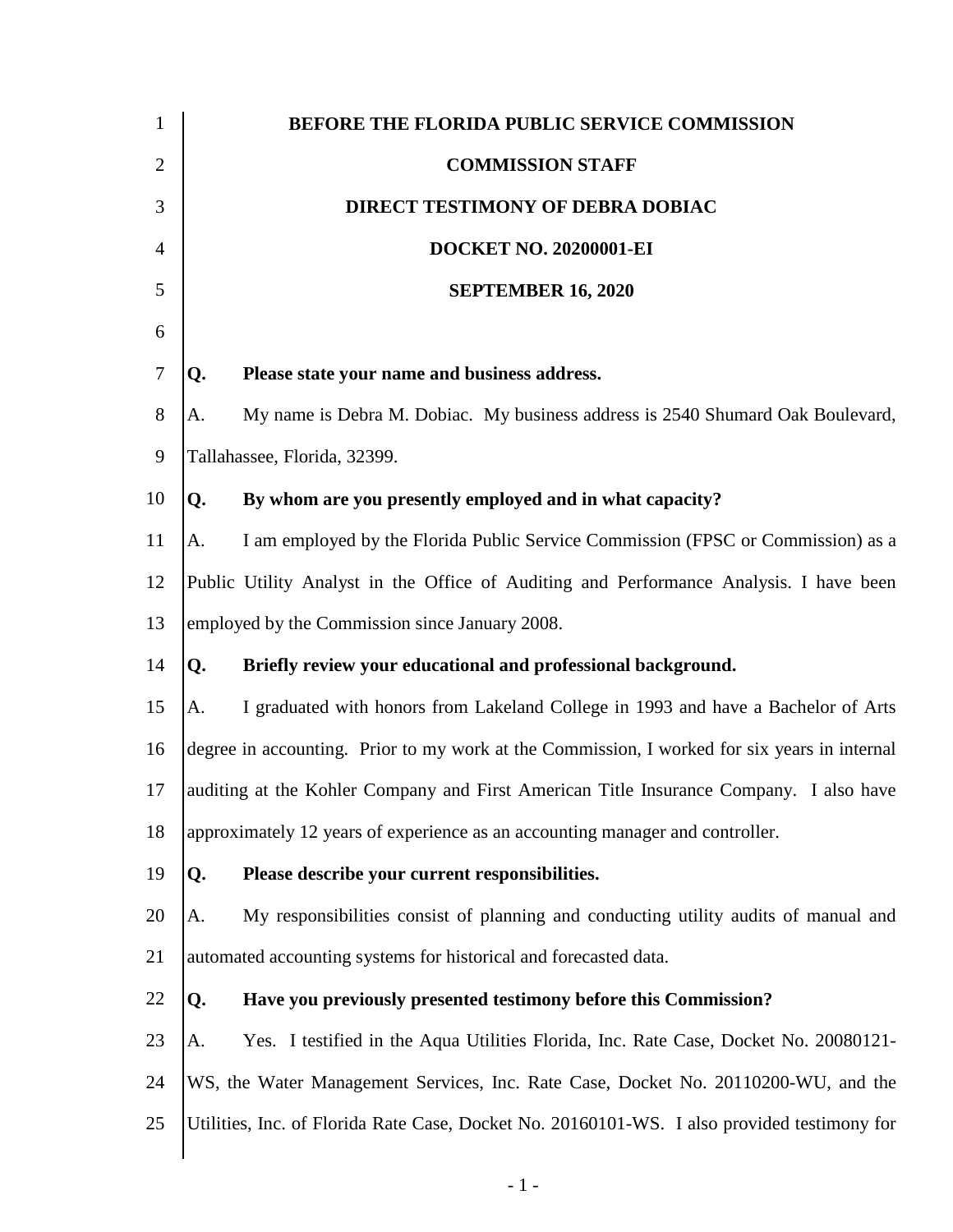1 2 3 4 5 6 7 8 9 10 11 the Water Management Services, Inc. Rate Case, Docket No. 20100104-WU, the Gulf Power Company Rate Cases, Docket Nos. 20110138-EI and 20130140-EI, the Fuel and Purchased Power Recovery Clause (Hedging Activities) for Gulf Power Company, Docket Nos. 20130001-EI, 20140001-EI, and 20190001-EI, the Fuel and Purchased Power Recovery Clause (Hedging Activities) for Florida Power & Light Company, Docket No. 20180001-EI, Florida Public Utilities Company's Limited Proceeding to recover incremental Storm Restoration Costs, Docket No. 20180061-EI, the Gulf Power Company Limited Proceeding to recover incremental Storm Restoration Costs, Docket No. 20190038-EI, and the Florida Public Utilities Company's Petition for a Limited Proceeding to recover incremental Storm Restoration Costs, Capital Costs, Revenue Reduction for Permanently Lost Customers, and Regulatory Assets Related to Hurricane Michael in Docket No. 20190156-EI.

12

#### **Q. What is the purpose of your testimony today?**

13 14 15 16 17 A. The purpose of my testimony is to sponsor the staff auditor's report of Gulf Power Company (Gulf or Utility) which addresses the Utility's filing in Docket No. 20200001-EI, Fuel and Purchased Power Cost Recovery Clause, for costs associated with its hedging activities. We issued an auditor's report in this docket for the hedging activities on September 1, 2020. This report is filed with my testimony and is identified as Exhibit DMD-1.

#### 18 **Q. Was this audit prepared by you or under your direction?**

19 A. Yes, it was prepared by me.

#### 20 **Q. Please describe the work you performed in this audit.**

21 A. I have separated the audit work into several categories.

#### 22 Accounting Treatment

23 24 We obtained Gulf's supporting detail of the hedging settlements for the twelve months ended July 31, 2020. The support documentation was traced to the general ledger transaction

25 detail. We verified that the hedging settlements are in compliance with the Risk Management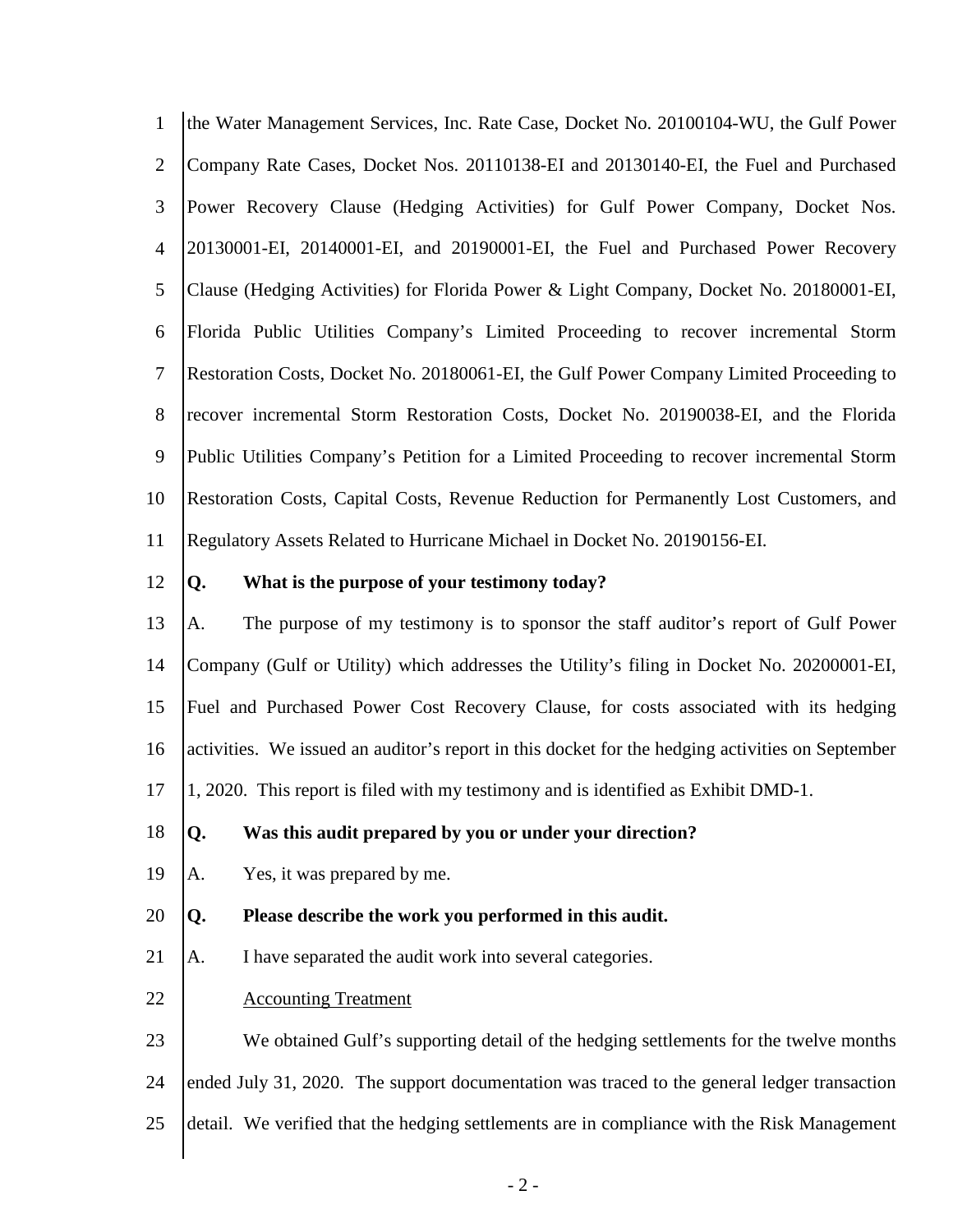1 2 3 4 Plan and verified that the accounting treatment for hedging transactions and transactions costs is consistent with Commission orders relating to hedging activities. The Utility did not enter into any new contracts between August 1, 2019 and July 31, 2020. Gulf's hedging program was completed in the first quarter of 2020. No exceptions were noted.

#### 5

### Gains and Losses

6 7 8 9 10 11 12 13 We traced the monthly balances of all hedging transactions from Gulf's Hedging Information Reports to its settlement report and its general ledger for the period August 1, 2019 to July 31, 2020. We reviewed existing tolling agreements whereby the Utility's natural gas is provided to generators under purchased power agreements. We recalculated the gains and losses, traced the price to the settlement statement details, and compared the price to the gas futures rates published by the New York Mercantile Exchange (NYMEX) Henry Hub Gas futures contract rates. We compared these recalculated gains and losses with Gulf's journal entries for realized gains and losses. No exceptions were noted.

#### 14

#### Hedged Volume and Limits

15 16 17 18 We reviewed the quantity limits and authorizations. We also obtained GPC's analysis of the monthly percent of natural gas hedged in relation to natural gas burned for the twelve months ended July 31, 2020, and compared them with the Utility's 2016 Risk Management Plan. No exceptions were noted.

#### 19

#### Separation of Duties

20 21 22 23 24 We reviewed the Utility's procedures for separating duties related to hedging activities. We noted that as of January 1, 2019, all hedges outstanding were transferred to NextEra/FPL and they oversee the settling of the remaining hedges. There were no internal and external audits specifically performed on the separation of duties related to hedging activities. No exceptions were noted.

#### 25 **Q. Please review the audit findings in this report.**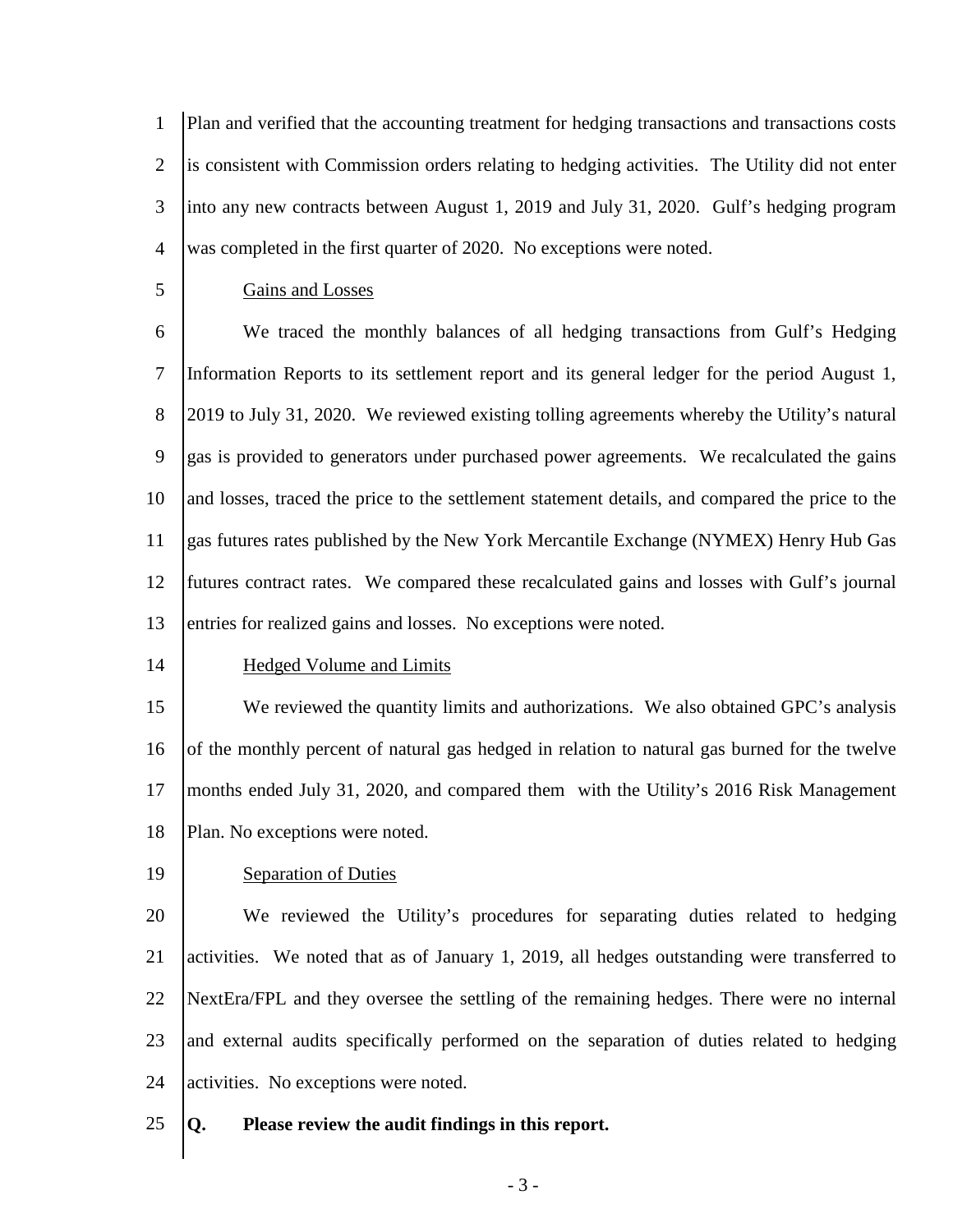| $\mathbf{1}$     | A. | There were no findings in this audit. |
|------------------|----|---------------------------------------|
| $\sqrt{2}$       | Q. | Does that conclude your testimony?    |
| $\overline{3}$   | A. | Yes.                                  |
| $\overline{4}$   |    |                                       |
| $\sqrt{5}$       |    |                                       |
| $\sqrt{6}$       |    |                                       |
| $\boldsymbol{7}$ |    |                                       |
| $\,8\,$          |    |                                       |
| $\mathbf{9}$     |    |                                       |
| $10\,$           |    |                                       |
| $11\,$           |    |                                       |
| 12               |    |                                       |
| 13               |    |                                       |
| $14\,$           |    |                                       |
| $15\,$           |    |                                       |
| $16\,$           |    |                                       |
| $17\,$           |    |                                       |
| 18               |    |                                       |
| 19               |    |                                       |
| 20               |    |                                       |
| 21               |    |                                       |
| 22               |    |                                       |
| 23               |    |                                       |
| 24               |    |                                       |
| 25               |    |                                       |
|                  |    |                                       |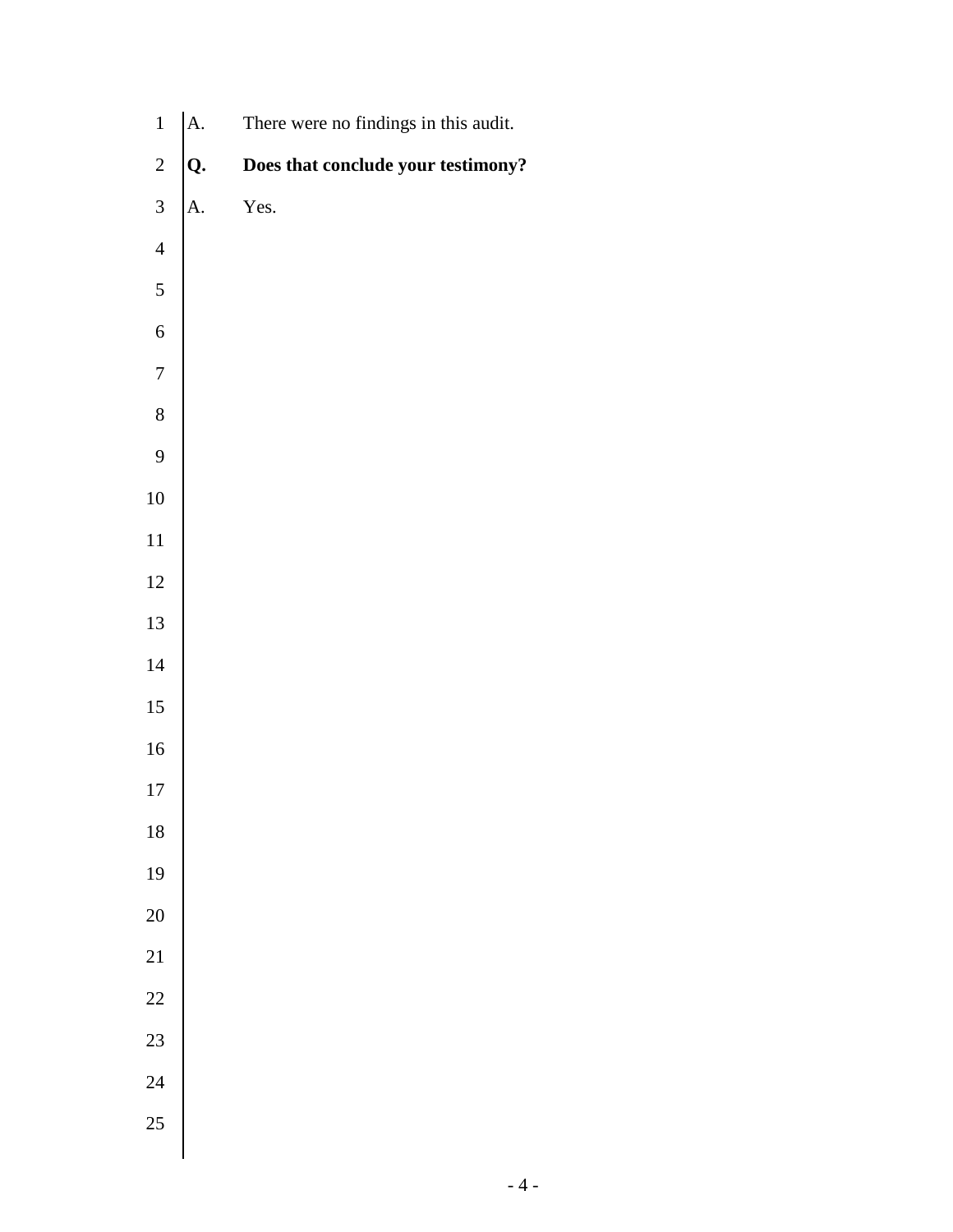Docket No. 20200001-EI Auditor's Report - Hedging Activities Exhibit DMD-1, Page 1 of 6



# **Public Service Commission**

Office of Auditing and Performance Analysis Bureau of Auditing Tallahassee District Office

## **Auditor's Report**

Gulf Power Company Hedging Activities

## **Twelve Months Ended July 31, 2020**

Docket No. 20200001-EI Audit Control No. 2020-013-1-1 **August 24, 2020** 

Debra Dobiac Audit Manager vm albane

Marisa N. Glover Reviewer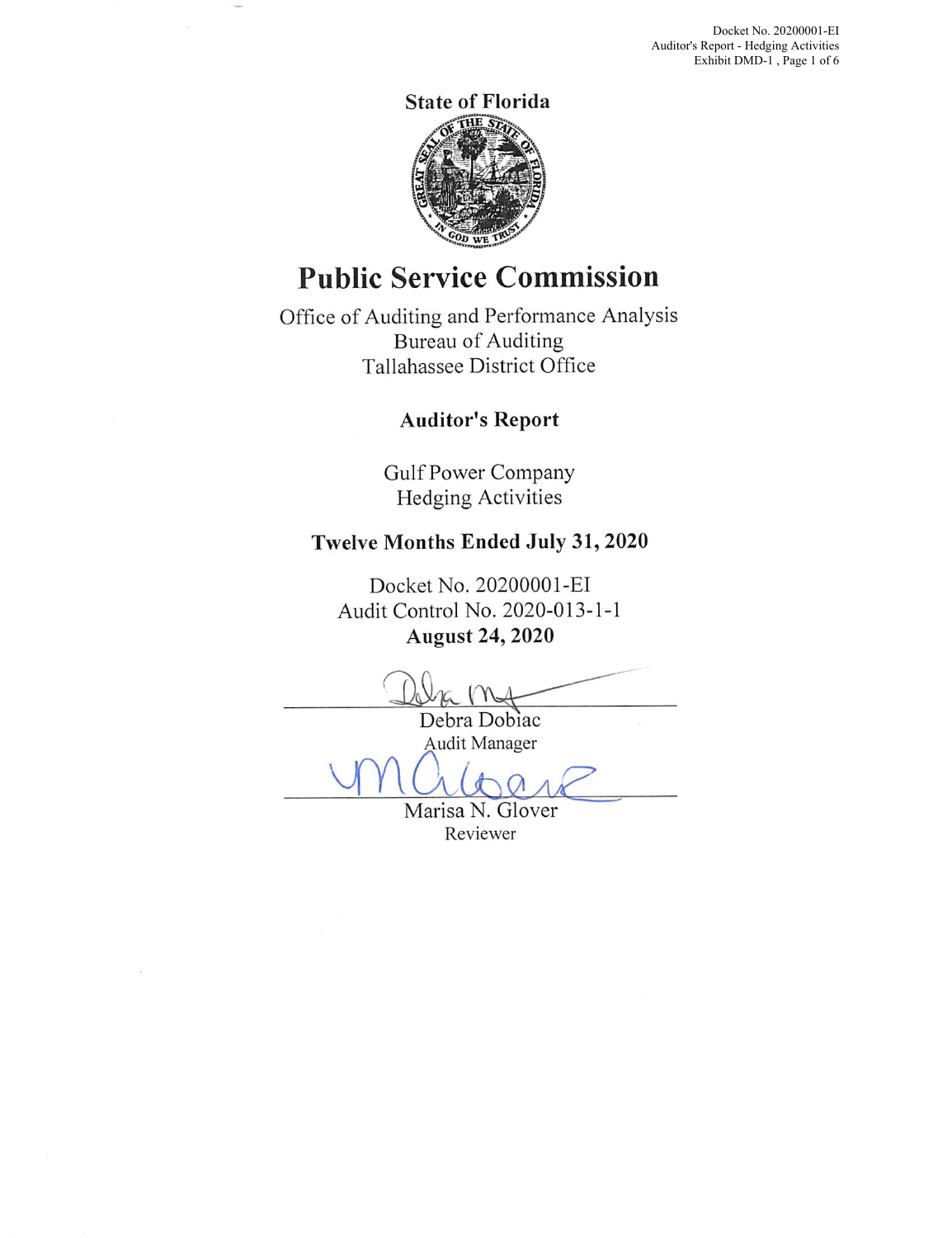$\ddot{\phantom{a}}$ 

 $\ddot{\phantom{a}}$ 

 $\ddot{\phantom{a}}$ 

# Table of Contents

| <b>Audit Findings</b> |  |
|-----------------------|--|

 $\hat{\mathcal{A}}$ 

 $\mathcal{A}^{\mathcal{A}}$ 

 $\frac{1}{2}$  ,  $\frac{1}{2}$ 

 $\sim$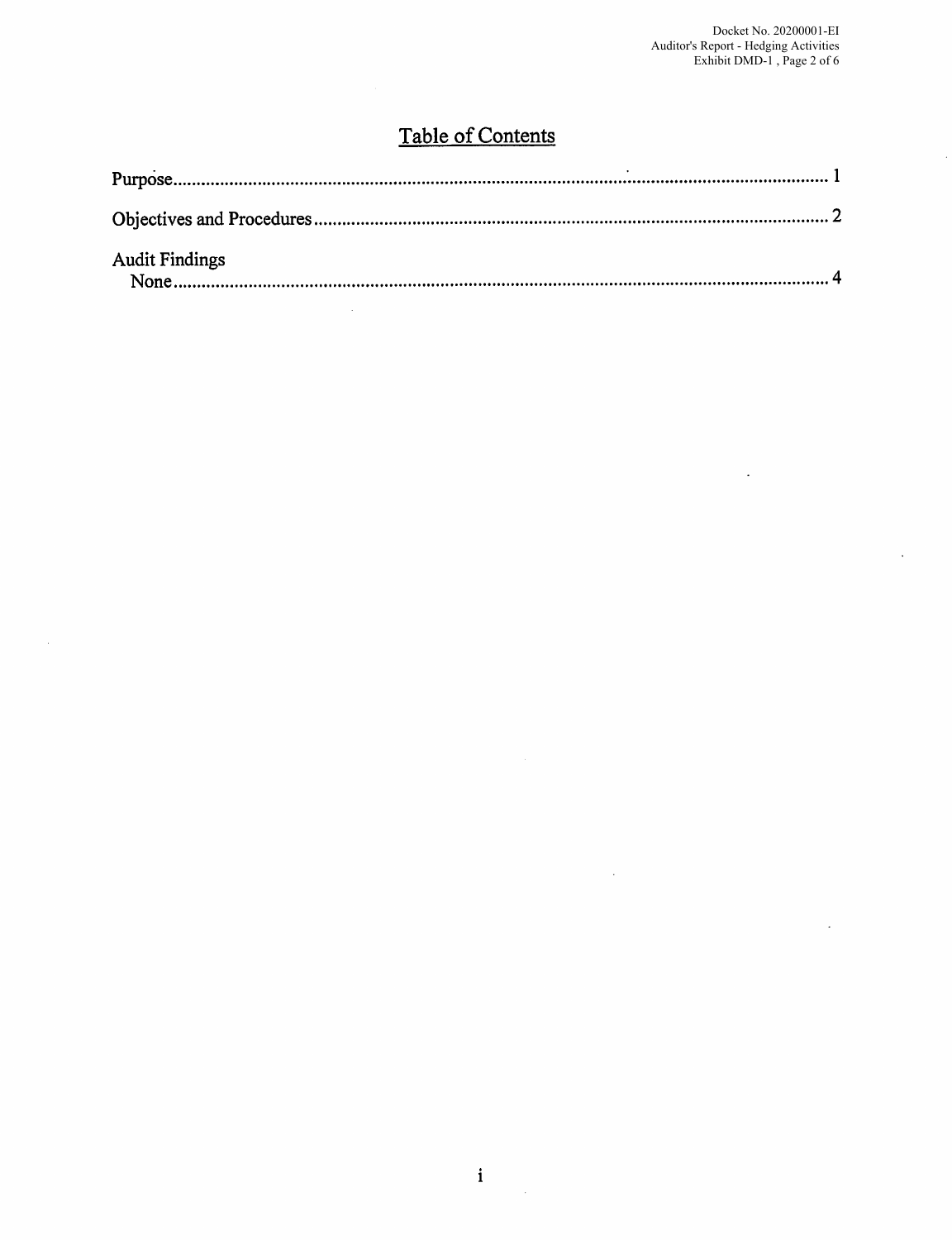### Purpose

To: Florida Public Service Commission

We have performed the procedures described later in this report to meet the objectives set forth by the Division of Accounting and Finance in its audit service request dated January 13, 2020. We have applied these procedures to the attached schedules prepared by Gulf Power Company in support of its filing for hedging activities in Docket No. 20200001-EI.

The report is intended only for internal Commission use.

 $\ddot{\phantom{a}}$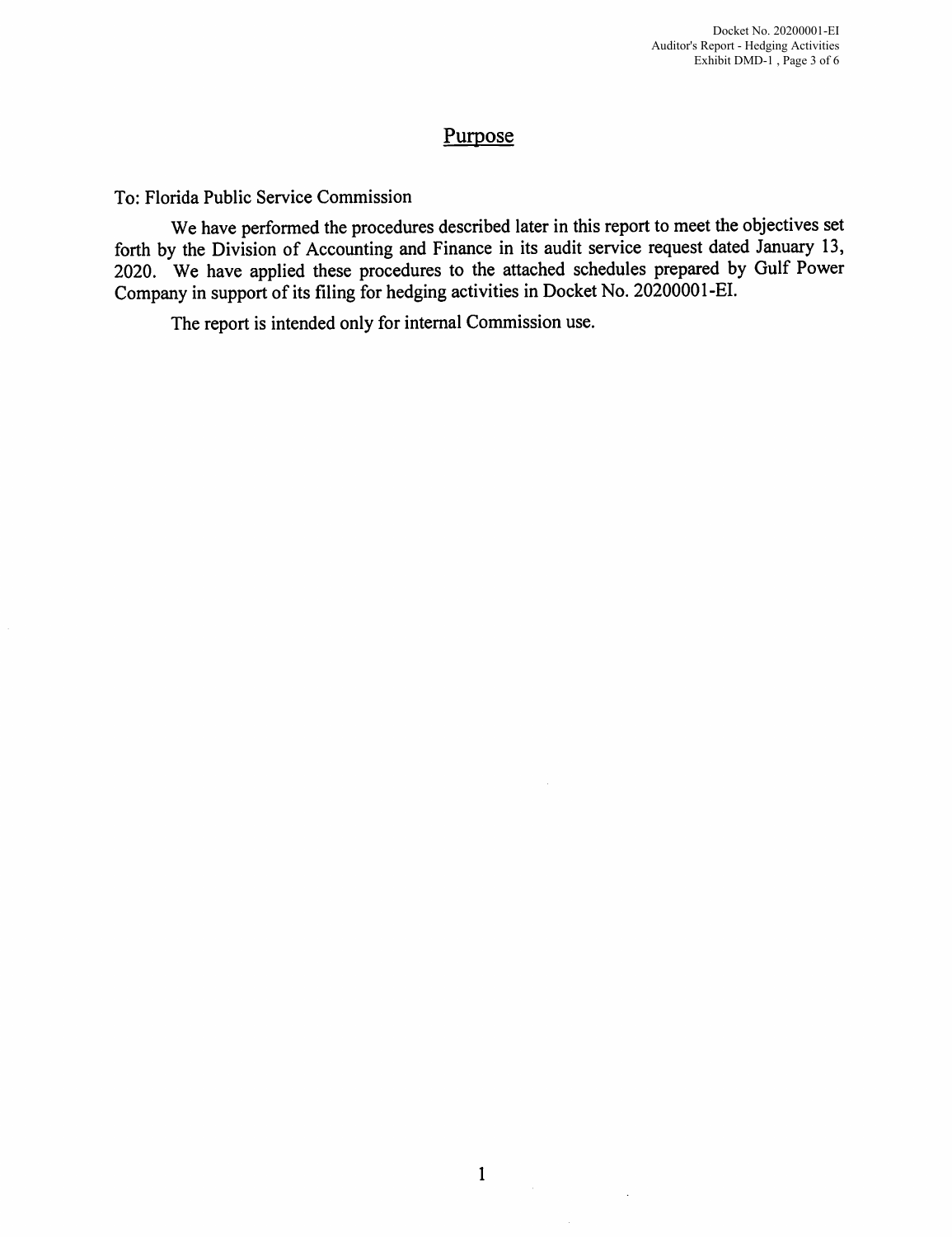## Objectives and Procedures

### Definitions

GPC or Utility refers to Gulf Power Company.

### **Accounting Treatment**

**Objectives:** The objective was to determine whether the accounting treatment for futures, options, and swap contracts between GPC and its counterparties is consistent with Commission Order No. PSC-2002-1484-FOF-EI, issued October 30, 2002, in Docket No. 20011605-EI, and as clarified by Order No. PSC-2008-0316-PAA-EI, issued May 14, 2008, and Order No. PSC-2008-0667-PAA-EI, issued October 8, 2008, in Docket No. 20080001-EI.

**Procedures:** We obtained GPC's supporting detail of the hedging settlements for the twelve months ended July 31, 2020. The support documentation was traced to the general ledger transaction detail. We verified that the hedging settlements are in compliance with the Risk Management Plan and verified that the accounting treatment for hedging transactions and transactions costs is consistent with Commission orders relating to hedging activities. Pursuant to the 2017 Stipulation and Settlement Agreement, the Utility did not enter into any new contracts between August 1, 2019 and July 31, 2020. GPC's hedge program was completed in the first quarter of 2020. No exceptions were noted.

## **Gains and Losses**

**Objectives:** The objective was to determine whether the gains and losses associated with each financial hedging instrument that GPC implemented are in compliance with Commission Order Nos. PSC-2002-1484-FOF-EI, PSC-2008-0316-PAA-EI, and PSC-2008-0667-PAA-EI relating to hedging activities.

**Procedures:** We traced the monthly balances of all hedging transactions from GPC's Hedging Information Reports to its settlement report and its general ledger for the period August 1, <sup>2019</sup> to July 31, 2020. We reviewed existing tolling agreements whereby the Utility's natural gas is provided to generators under purchased power agreements. We recalculated the gains and losses, traced the price to the settlement statement details, and compared the price to the gas futures rates published by the NYMEX Henry Hub gas futures contract rates. We compared these recalculated gains and losses with GPC's journal entries for realized gains and losses. No exceptions were noted.

## **Hedged Volume and Limits**

**Objectives:** The objective was to determine whether the quantities of natural gas, residual oil, and purchased power are hedged within the limits (percentage range), as listed in the Utility's Risk Management Plan.

Procedures: We reviewed the quantity limits and authorizations. We also obtained GPC's analysis of the monthly percent of natural gas hedged in relation to natural gas burned for the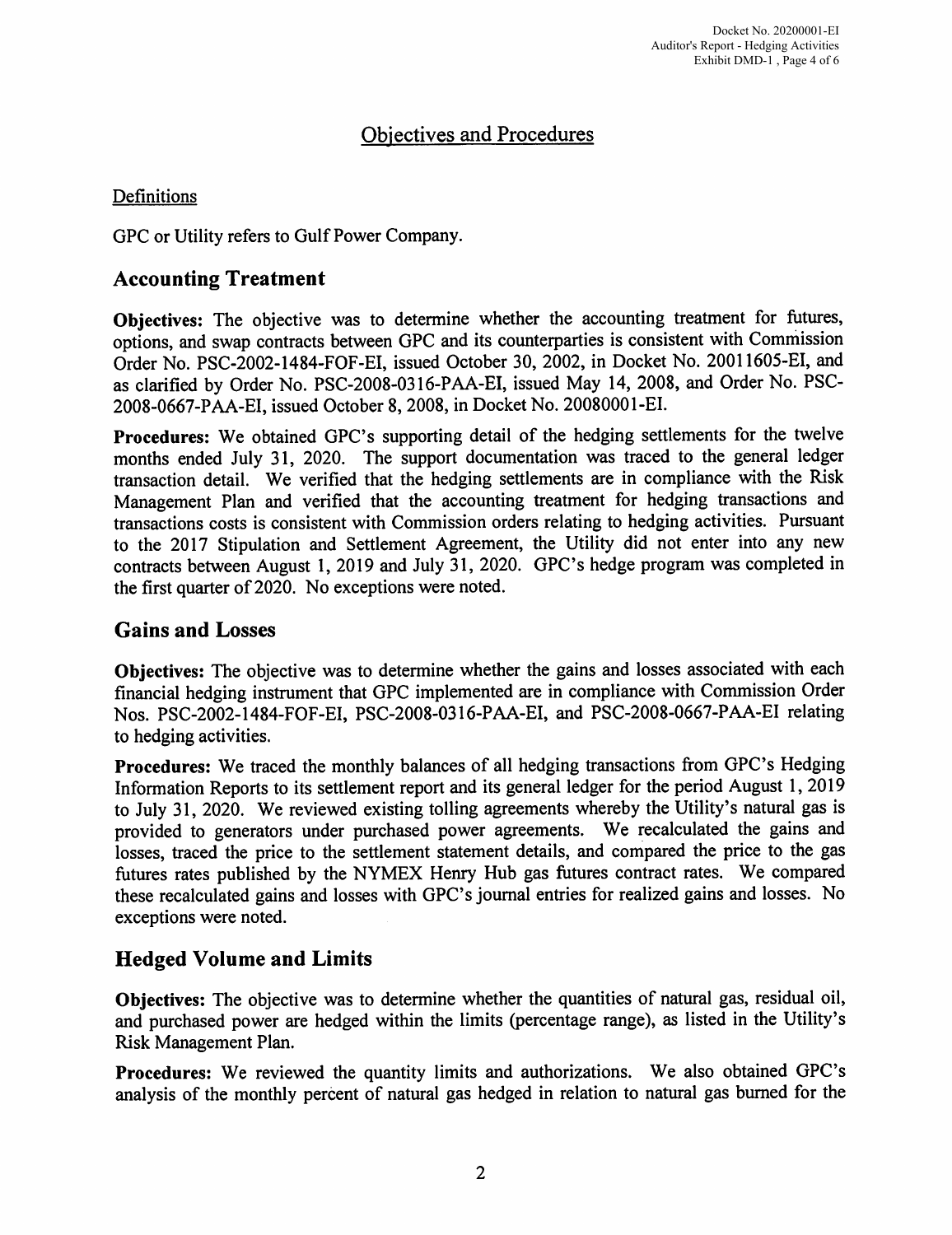twelve months ended July 31, 2020, and compared them with the Utility's 2016 Risk Management Plan. No exceptions were noted.

### **Separation of Duties**

**Objectives:** The objectives were to review GPC's procedures for separating duties related to hedging activities for Front Office, Middle Office, and Back Office and internal and external audit reports or work papers.

**Procedures:** We reviewed the Utility's procedures for separating duties related to hedging activities. We noted that the hedges currently in place for GPC were previously executed by Southern Company. As of January 1, 2019, all hedges were transferred to Next Era/FPL employees and they oversee the settling of those hedges. There were no internal or external audits specifically performed on the separation of duties related to hedging activities. No further work was performed.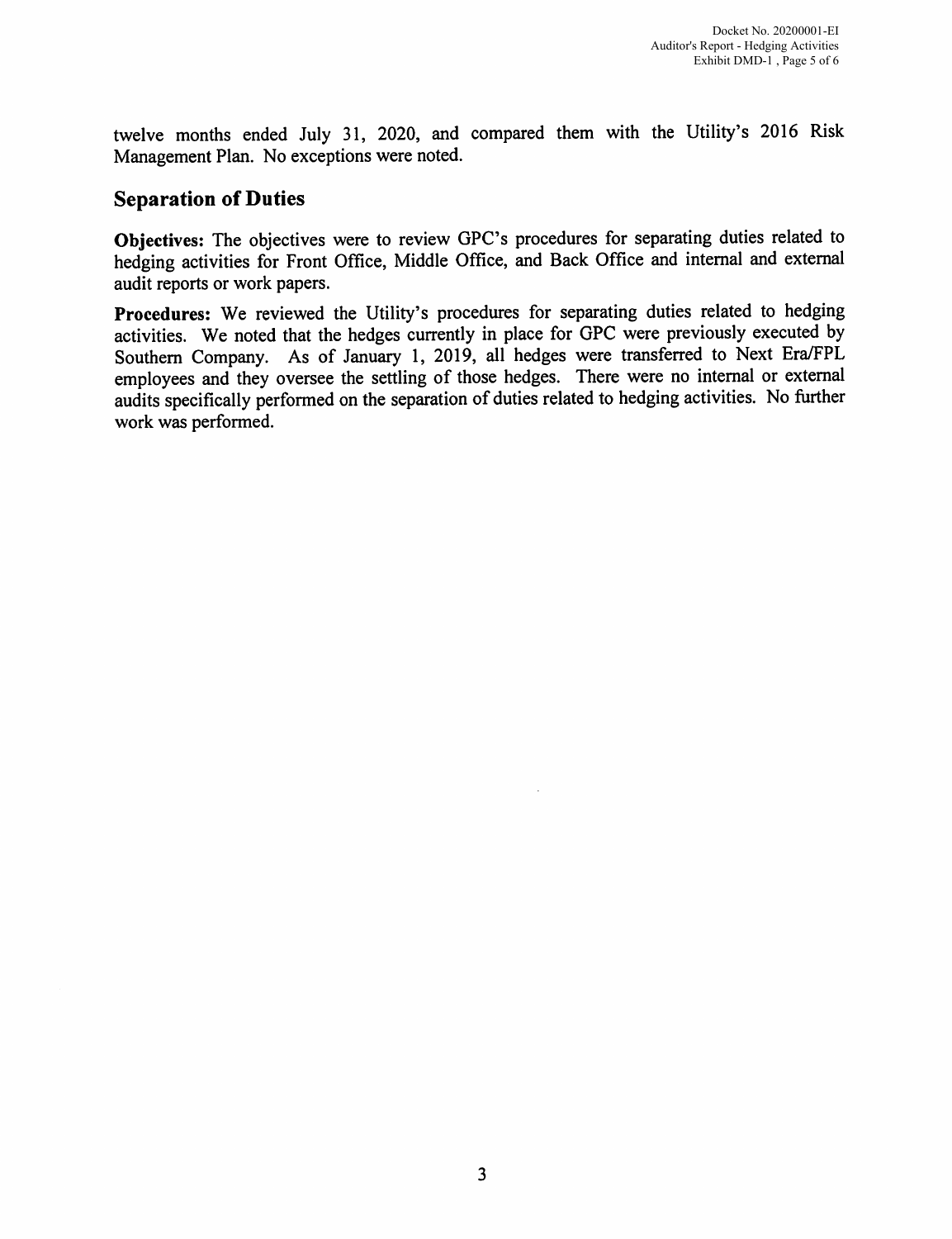Docket No. 20200001-EI Auditor's Report - Hedging Activities Exhibit DMD-1 , Page 6 of 6

# Audit Findings

4

Ŋ.

# **None**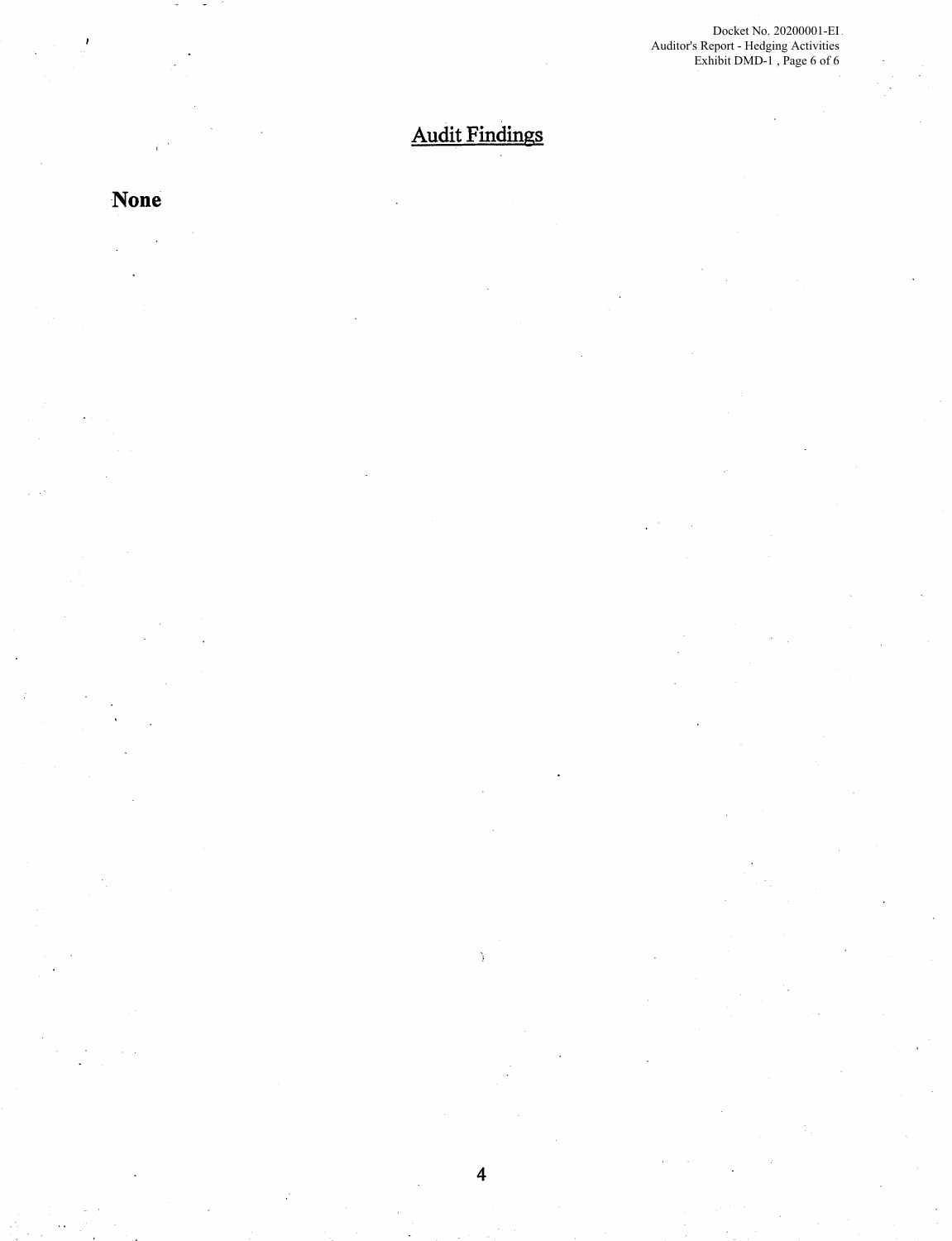#### BEFORE THE FLORIDA PUBLIC SERVICE COMMISSION

In re: Fuel and purchased power cost recovery DOCKET NO. 20200001-EI clause with generating performance incentive factor. DATED: September 16, 2020

### CERTIFICATE OF SERVICE

I HEREBY CERTIFY that the testimony of Debra Dobiac on behalf of the staff of the Florida Public Service Commission was electronically filed with the Office of Commission Clerk, Florida Public Service Commission, and copies were furnished by electronic mail to the

following on this  $16<sup>th</sup>$  day of September, 2020.

James Beasley/J. Jeffry Wahlen/M. Means Ausley Law Firm Post Office Box 391 Tallahassee, Florida 32302 [jbeasley@ausley.com](mailto:jbeasley@ausley.com) [jwahlen@ausley.com](mailto:jwahlen@ausley.com) mmeans@ausley.com

Kenneth A. Hoffman Florida Power & Light Company 134 W. Jefferson Street Tallahassee, Florida 32301 [kenneth.hoffman@fpl.com](mailto:Ken.Hoffman@fpl.com)

Steven R. Griffin Beggs Law Firm Post Office Box 12950 Pensacola, Florida 32591-2950 [srg@beggslane.com](mailto:srg@beggslane.com)

Mike Cassel Florida Public Utilities Company 208 Wildlight Ave. Yulee, FL 32097 [mcassel@fpuc.com](mailto:mcassel@fpuc.com)